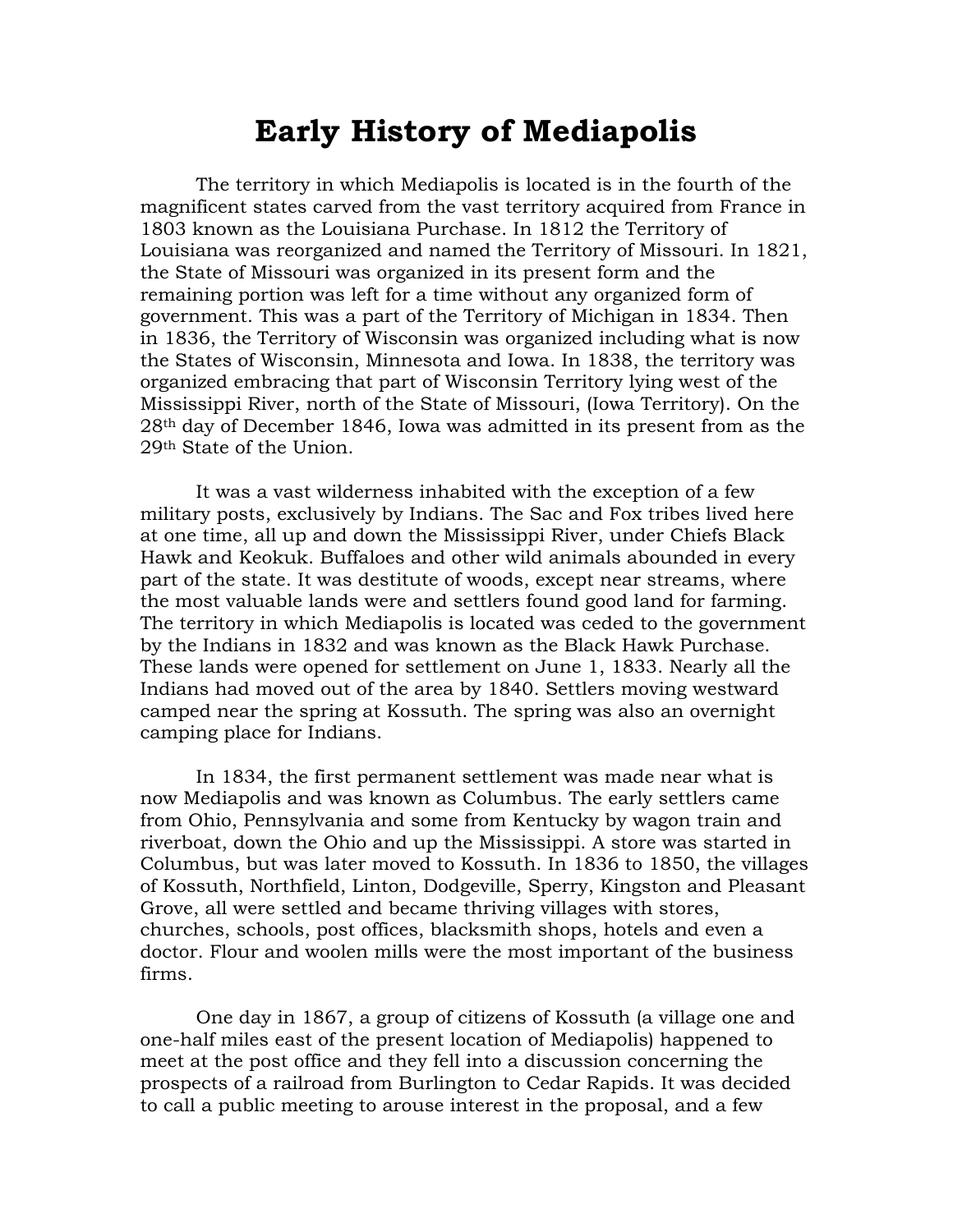weeks later the meeting was held. Senator Gear and Judge Tracy of Burlington were there and persuaded the people that a "north and south" railroad was an absolute necessity and would prove to be a profitable investment. Therefore, in good faith, the people of Kossuth subscribed \$20,000 toward this venture with the understanding that their village would have a station.

In 1869, however, the railroad engineers surveyed the roadbed one and one-half miles west of Kossuth where a station was later built. To ease the feelings of the community it was called "Kossuth Station". A Mr. Hiram Leonard gave land for the railroad right-of-way on condition that it be laid as near Kossuth as possible. The railroad would run so near the west line that, to conform with the contract, the depot had to be placed on the east side of the track. When the depot was built in 1869 (before the rails were laid for the new railroad) railroad officials, although the road had not gone through, decided to use the name "Kossuth" on the new depot, the first. So the signs were fastened to each end of the building. Mr. Bullis, depot master from January 1, 1920 to March 1958, told this story to Mr. Ellis Harper, mail carrier and at one time postmaster. Boiling mad because the railroad had not come through Kossuth, a group of people from that community saddled their horses and rode to the new depot, where they took crowbars and removed the signs. It is reported that they buried the signs in a field, now the site of the swimming pool. After a few months, the railroad people put up new signs but they did not bear the name "Kossuth". The depot was originally built on stilts as the surrounding area was low, but through the years the ground has been built up so that by 1962 when the original building was removed, the stilts could barely be seen. The upper half story of the depot contained four small rooms, which in the early days, housed the agent and his family.

In August 1869, the tracks were laid for a narrow gauge railroad which was later widened to standard gauge all in on day—125 miles on a Sunday, June 29, 1902. In the fall of 1869, the trains were running, and stopping at this station, but there was no town and no business here. That same fall, W.H. Cartwright, then doing business in Kossuth, saw what was inevitable and proposed that some of the people purchase the farmland lying immediately west of Kossuth, lay it out in lots, build a hotel, and make good sidewalks to the station. People of the Kossuth community ridiculed the idea that a town could be built any place other than the site of Old Kossuth. Cartwright, nevertheless, purchased the Issac N. Ware farm and laid out that portion of the town that lies east of the track and north of Main Street. About the same time, W.W. King bought the farm lying west of Cartwright and laid out the town west of the track and north of Main Street. Andrew Hemphill, who owned the farm on the south side, laid out the southwest part of town, but could